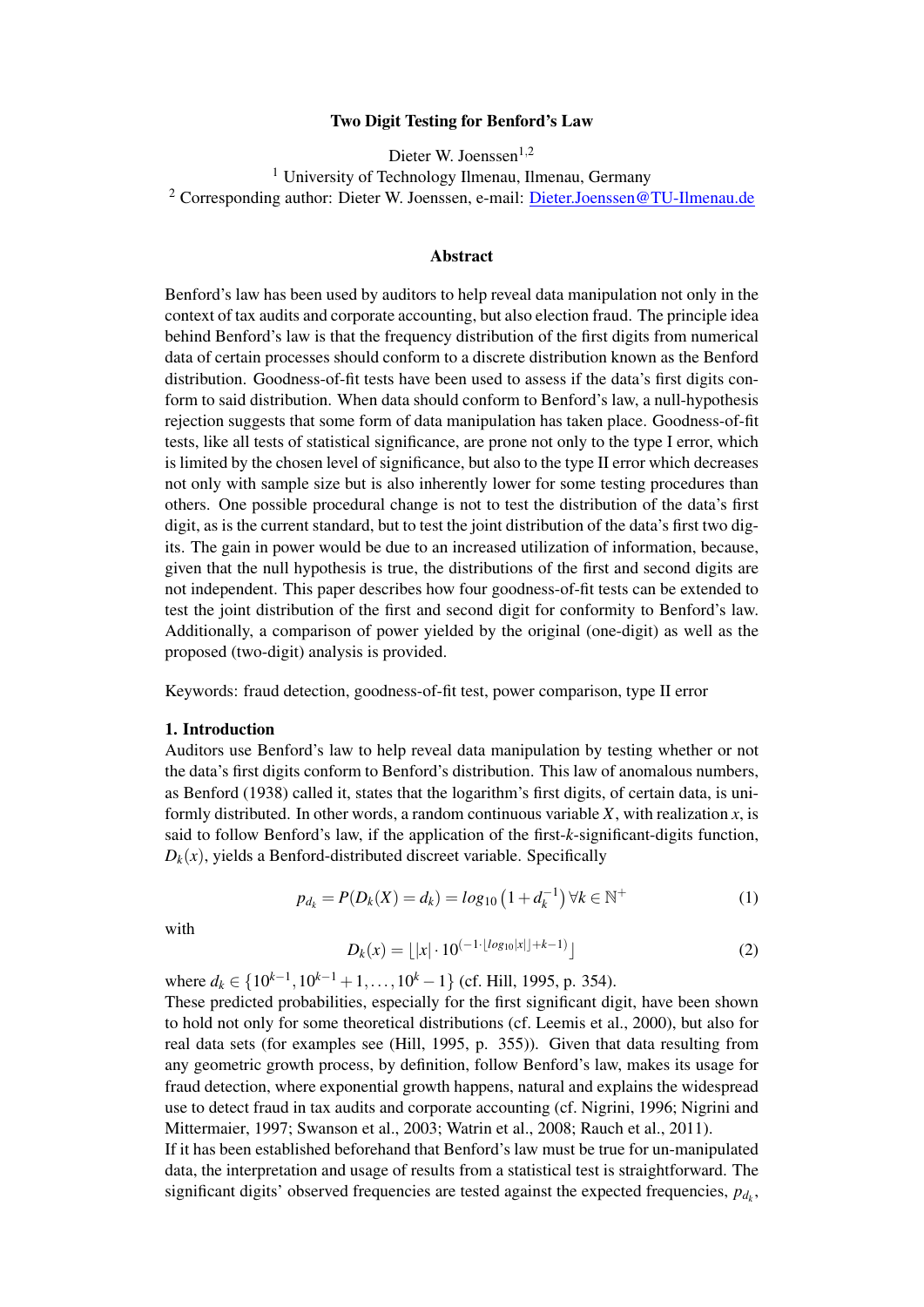using a goodness-of-fit test. If the null-hypothesis is rejected, it can be assumed that data manipulation has occurred and a more stringent audit should be conducted. As with any significance test, the chosen level of significance is the maximum proportion of false positives in the long run and thus represents those records recommended for a more thorough audit, even though no manipulation should be found. In this sense, the  $\alpha$ -error quantifies the expected proportion of sunk costs due to auditing non-fraudulent data, and the  $\beta$ -error quantifies the expected proportion of records where manipulation is present, but no further auditing is scheduled. Accordingly, tests with a higher power will unequivocally lead to a more efficient detection of fraud.

Options for reducing the proportion of false negatives in statistical testing include increasing sample size, reducing the confidence level, or changing the approach to testing. Ceteris paribus, all tests' power increase monotonically with sample size, but the size of some data sets may not be increased and for others the cost of increasing sample size may be prohibitively large. Decreasing the level of confidence used in testing may offer a reduction of false negatives, if resources for auditing the increased amount of false negatives are available. Changing the approach to testing can involve using a different test that has higher inherent power or using more information provided by the same data. Certainly, new tests specific to the Benford distribution may be developed, but the power properties of all tests could be improved by using more information afforded by the same data.

Testing for Benford's law is usually performed using only the first significant digit (cf. any of Nigrini, 1996; Nigrini and Mittermaier, 1997; Leemis et al., 2000; Cho and Gaines, 2007; Morrow, 2010; Rauch et al., 2011). Relatively recently Diekmann (2007) proposed that the decision, whether or not data conform to Benford's law, should not focus on the first significant digit, but on the second significant digit. The frequencies of the second significant digit, a marginal distribution Benford's prediction for two digits (cf. table 1), may easily be derived using equation (1). Reasoning behind this, based on experimental results by Diekmann (2007), is that the deviations between observed and expected frequencies in the second significant digit are more pronounced than in the first, when data are manually falsified. This novel recommendation only considers different, but not more, information, again limiting fraud detection to those types of fabricated data that exhibit signs of fraud only in the second digit.

| Second significant digit      |                |          |      |            |       |       |      |      |      |      |      |                 |
|-------------------------------|----------------|----------|------|------------|-------|-------|------|------|------|------|------|-----------------|
|                               |                | $\Omega$ |      | 2          | 3     | 4     | 5    | 6    |      | 8    | 9    | $\approx\Sigma$ |
| digit<br>significant<br>First |                | 4.14     | 3.78 | 3.48       | 3.22  | 3.00  | 2.80 | 2.63 | 2.48 | 2.35 | 2.23 | 30.10           |
|                               | 2              | 2.12     | 2.02 | 1.93       | 1.85  | 1.77  | 1.70 | 1.64 | 1.58 | 1.52 | 1.47 | 17.61           |
|                               | 3              | 1.42     | 1.38 | 1.34       | 1.30  | 1.26  | 1.22 | 1.19 | 1.16 | 1.13 | 1.10 | 12.49           |
|                               | $\overline{4}$ | 1.07     | 1.05 | 1.02       | 1.00  | .98   | .95  | .93  | .91  | .90  | .88  | 9.69            |
|                               | 5              | .86      | .84  | .83        | .81   | .80   | .78  | .77  | .76  | .74  | .73  | 7.92            |
|                               | 6              | .72      | .71  | .69        | .68   | .67   | .66  | .65  | .64  | .63  | .62  | 6.69            |
|                               | 7              | .62      | .61  | .60        | .59   | .58   | .58  | .57  | .56  | .55  | .55  | 5.80            |
|                               | 8              | .54      | .53  | .53        | .52   | .51   | .51  | .50  | .50  | .49  | .49  | 5.12            |
|                               | 9              | .48      | .47  | .47        | .46   | .46   | .45  | .45  | .45  | .44  | .44  | 4.58            |
| $\approx \Sigma$              |                | 1197     | .39  | .88<br>10. | 10.43 | 10.03 | 9.67 | 9.34 | 9.04 | 8.76 | 8.50 |                 |

Table 1: First and second digits' joint and marginal distributions, in %, rounded

Adjusting the significance level and then testing both digits' frequencies independently would mitigate this problem; but the expected frequencies of the first and second digits are not independent. This is shown by Hill (1995, p. 355) and may be readily tabulated using table 1. Testing both digits in this fashion, whether using the Bonferroni or  $\tilde{S}$ dák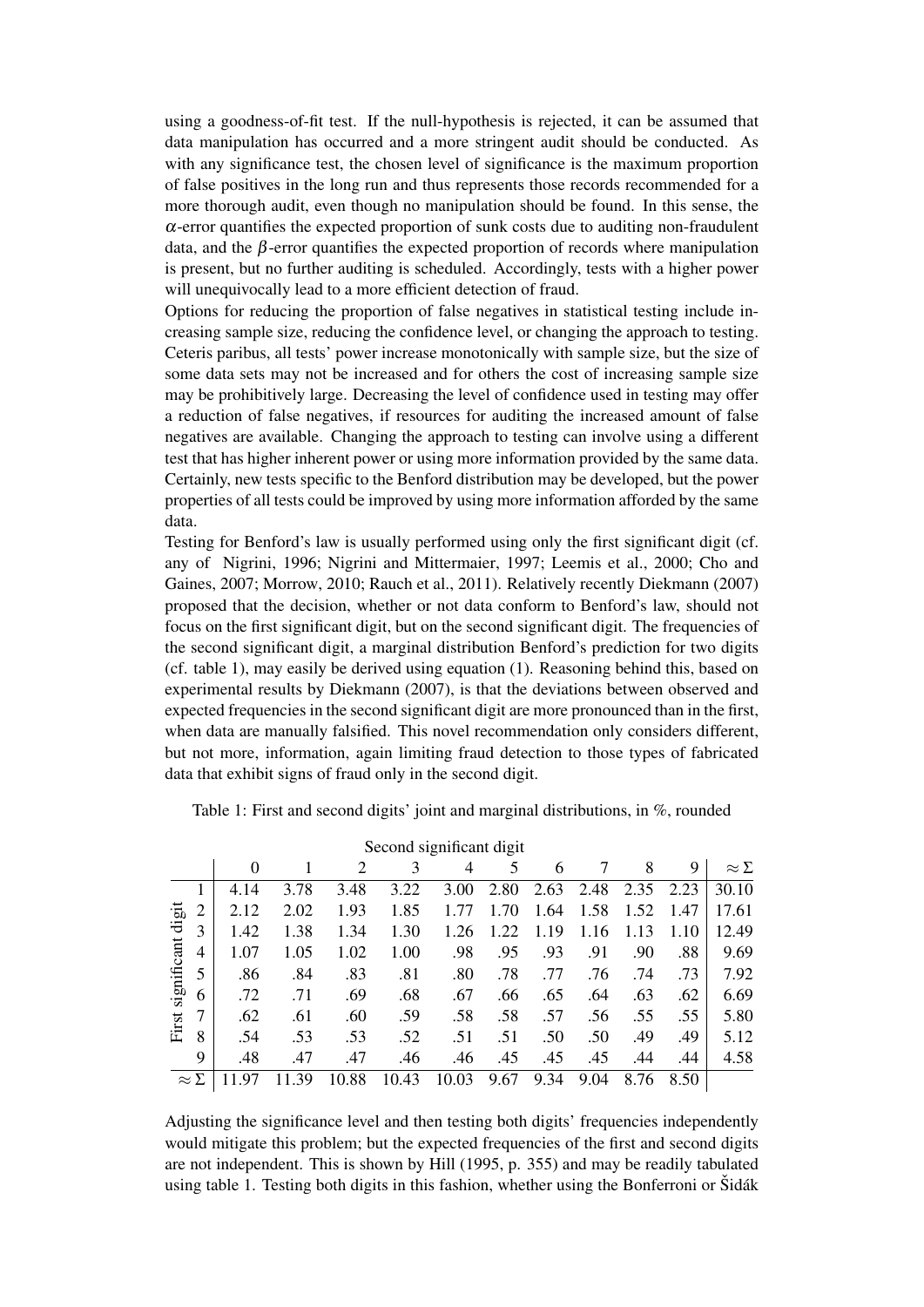adjustment, will yield a conservative and thus less powerful test, even though more information is being utilized. Due to this, testing the first two digits' joint distribution should lead to increased power for currently available discrete distribution goodness-of-fit tests. Section 2 shows a comparison of the proposed new approach, and the conventional approach of testing only the first digit. The comparison is made via Monte Carlo simulation for four popular tests. Section 3 summarizes results, offers a critical assessment of the proposed approach, and highlights possible areas for further research.

# 2. A Monte Carlo Comparison of Approaches

The following section highlights possible differences in power if testing is extended from the first significant digit to the first two significant digits. This is achieved by a Monte Carlo simulation implemented in the R framework for statistical computing (R Core Team, 2012). To this end, section 2.1 briefly describes not only the considered test statistics, but also the five distributions for which the comparison is made, and further relevant procedural details. The results are reported in section 2.2.

### 2.1. Methodology

Four goodness-of-fit tests are selected to determine the magnitude of any differences in power between using only the first digit and using the first two digits when testing for Benford's law. The test statistics compared are Pearson's  $\chi^2$  (Pearson, 1900), Kolmogorov-Smirnov's *D* (Kolmogorov, 1933), Freedman's modification of Watson's  $U_n^2$  for discrete distributions (Freedman, 1981) and the  $J_p^2$  correlation statistic, a Shapiro-Francia type test (Shapiro and Francia, 1972). All tests are available in the R-package BenfordTests(Joenssen, 2013). Critical values for each of the four tests are pre-computed at an  $\alpha = 5\%$  level of significance via one million simulated replications for the twelve sample sizes considered (cf. table 2).

| Statistic   |        | $\chi^2$       | D     |                |      | $U_n^2$ | $J_P^2$ |      |
|-------------|--------|----------------|-------|----------------|------|---------|---------|------|
| Sig. digits | 1      | $\overline{2}$ | 1     | $\overline{2}$ | 1    | 2       | 1       | 2    |
| 25          | 15.643 | 120.752        | 1.142 | 1.287          | .177 | .173    | .222    | .024 |
| 50          | 15.493 | 116.921        | 1.139 | 1.285          | .178 | .173    | .515    | .090 |
| 75          | 15.504 | 115.502        | 1.146 | 1.285          | .178 | .174    | .659    | .158 |
| 100         | 15.492 | 114.684        | 1.146 | 1.288          | .178 | .173    | .740    | .221 |
| 250         | 15.480 | 113.042        | 1.147 | 1.286          | .178 | .174    | .894    | .478 |
| 500         | 15.480 | 112.537        | 1.146 | 1.287          | .178 | .174    | .947    | .669 |
| 750         | 15.465 | 112.398        | 1.147 | 1.288          | .179 | .174    | .964    | .759 |
| 1000        | 15.491 | 112.261        | 1.148 | 1.289          | .178 | .174    | .973    | .810 |
| 2500        | 15.501 | 112.125        | 1.148 | 1.287          | .179 | .174    | .989    | .916 |
| 5000        | 15.489 | 112.093        | 1.147 | 1.289          | .178 | .174    | .994    | .956 |
| 7500        | 15.504 | 112.126        | 1.148 | 1.288          | .178 | .174    | .996    | .970 |
| 10000       | 15.485 | 112.097        | 1.146 | 1.288          | .178 | .174    | .996    | .977 |

Table 2: Critical values  $\alpha = .05$ , using 1000000 random samples, rounded

The appropriate, pre-computed critical values are used to test five distributions, all known not to follow Benford's law. Distributions tested include the standard normal, standard log-normal, standard Laplace and standard logistic. The selection of these first four alternative distributions is more or less arbitrary, while the last distribution may be of additional interest. This distribution, dubbed the rounded Benford-distribution, is constructed so that rounding to the nearest significant digit may influence its value. For example, 6.67 is rounded to 7 and 3.14 is rounded to 3 if the first significant digit is tested, while 6.67 is rounded to 6.7 and 3.14 is rounded to 3.1 if the second significant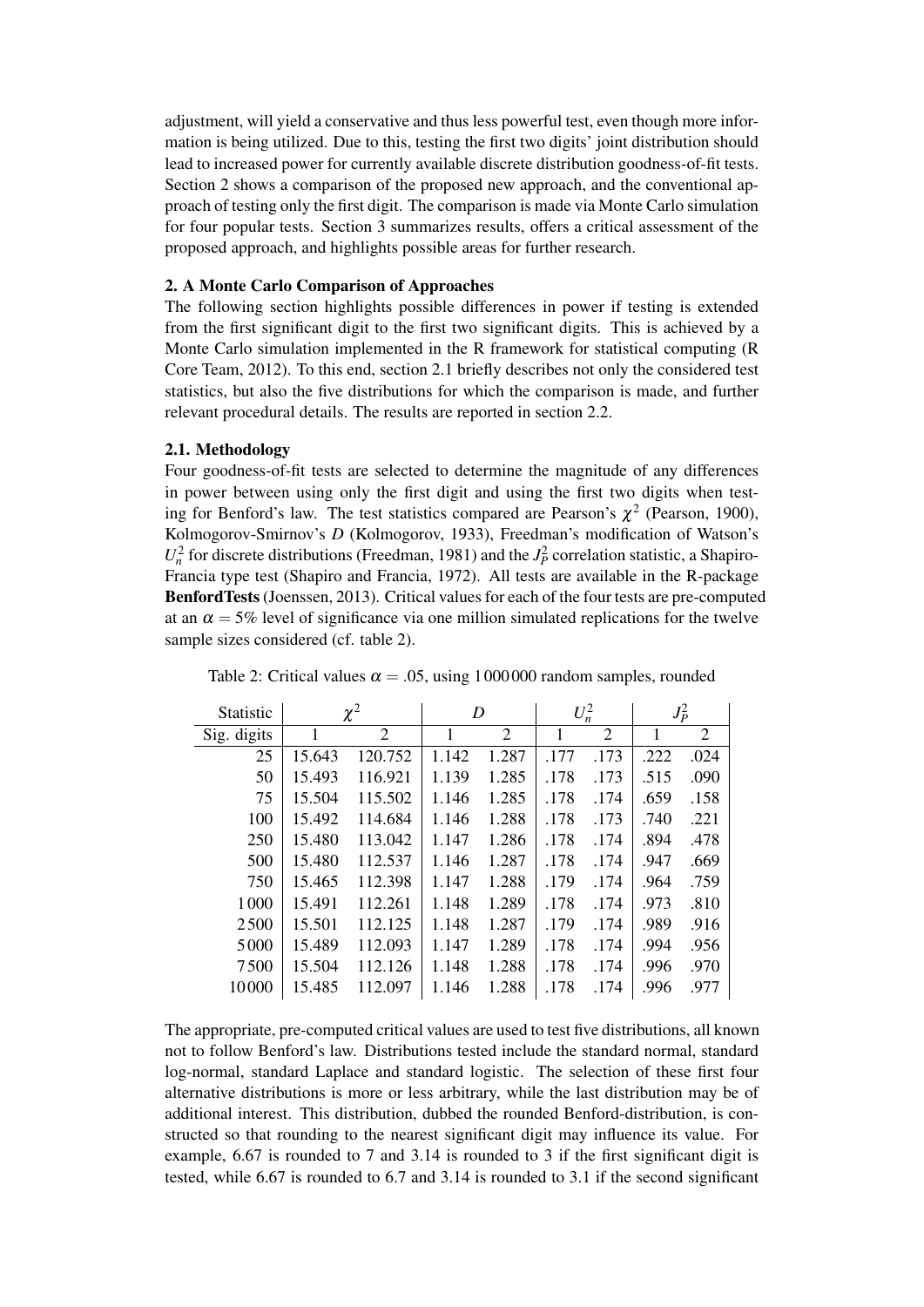digit is tested. All distributions are tested for sample sizes equaling 25, 50, 75, 100, 250, 500, 750, 1 000, 2 500, 5 000, 7 500, and 10 000. Null-hypothesis-rejections of each combination of number of digits tested, sample size, alternative distribution, and test statistic are counted for 1 000 000 replications. These rejections are compared between testing one and two significant digits to estimate the differences in power for the two approaches.

# 2.2. Results

The results presented in the following section are discussed on a test by test basis referencing sub-figures 1a through 1d. These figures all show the difference in power between testing, as proposed, with the first two significant digits and testing with only the first significant digit. Thus, positive values indicate that testing with two digits yields superior power, and negative values indicate that testing with only the first significand is dominant.



Figure 1: Power deviations between two digit and one digit testing.

The  $\chi^2$  test statistic offers a relatively homogeneous picture, as shown by figure 1a. All alternative distributions, with the exception of the rounded Benford, proved to favor the one digit testing approach. Neither approach was widely favored for small sample sizes, where power for both is relatively low. As sample sizes increase, so does the advantage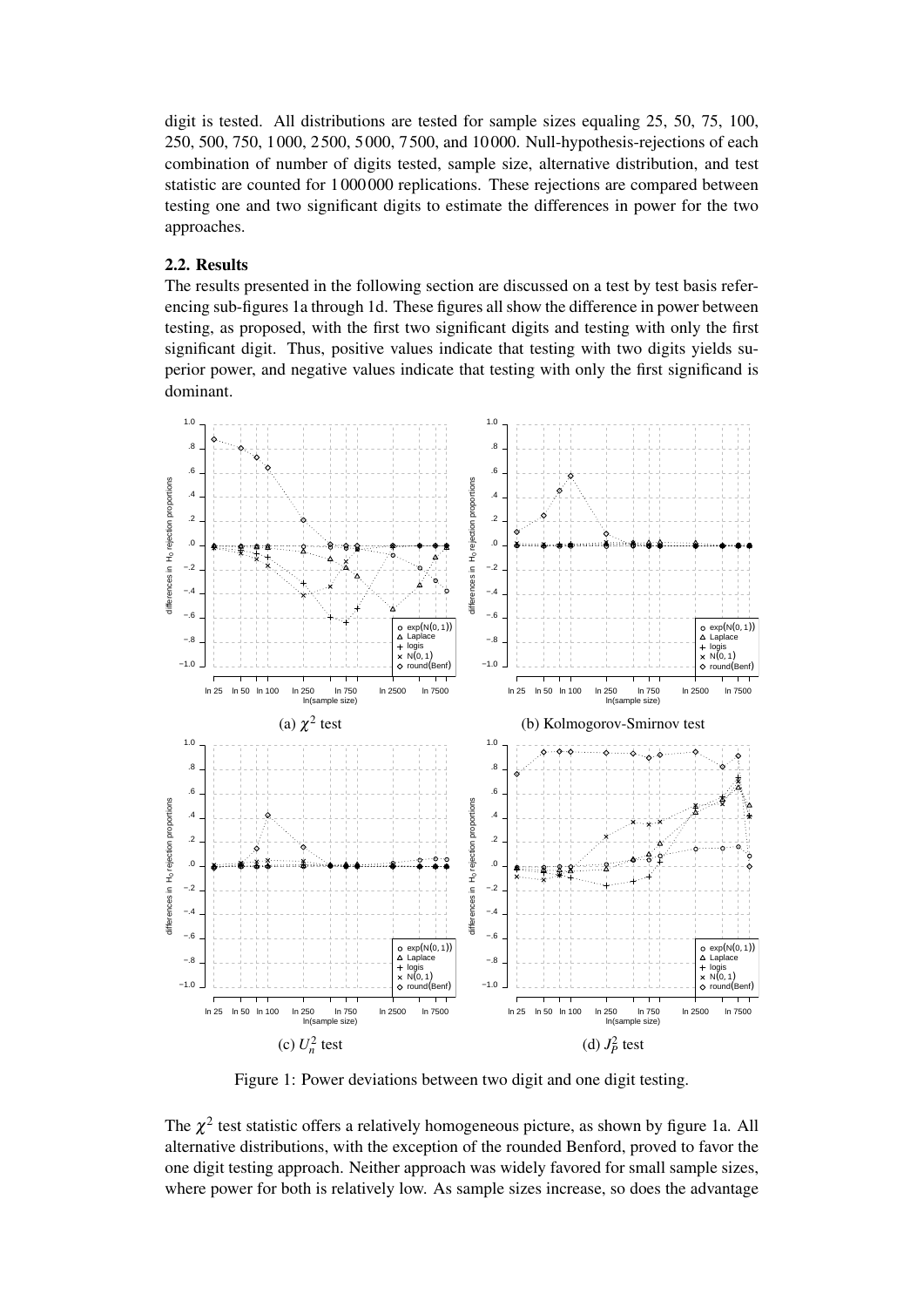of testing only one digit. For large sample sizes, where power of both methods approach 100% power, differences recede. Thus, the advantages for testing only the first digit lie solely in the intermediate sample size range. An alternative picture is shown by the comparison in power against the rounded Benford distribution. Here, testing with two significant digits is clearly the superior option, especially for the small sample sizes. Again, as testing only the first significant digit increases in power, the deviation in power decreases. This last result is especially surprising, as it is common knowledge that the power of the  $\chi^2$  test should decrease as the number of classes increase.

When referring to figure 1b, it is apparent that testing the first two digits with the Kolmogorov-Smirnov test is never inferior in power relative to utilizing only the first digit with the same test. For most distributions the improvement peaks between 1 and 3 percentage points, a statistically significant deviation, albeit a small difference overall. Again, notable exception is the rounded Benford distribution. For this distribution, the advantages of testing the first two digits' joint distribution reaches up to 60 percentage points for the small sample sizes.

The results for Freedman's extension of Watson's  $U_n^2$  statistic, as shown in figure 1c, exhibit deviations similar to those calculated for the Kolmogorov-Smirnov test. Involving two digits is clearly the superior strategy when testing with the  $U_n^2$  statistic. Deviations peak at around 5 percentage points in favor of utilizing an additional digit for testing, considering four of the five distributions. Beyond this, the rounded Benford distribution achieves higher power more quickly when testing with two digits, with differences climaxing at about 40 percentage points.

The most discernible differences in power when testing the first two significant digits or only the first are shown by the results for the  $J_P^2$  statistic (cf. figure 1d). For this test, testing only the first significant digit is beneficial for the smaller sample sizes of the normal, Laplace or logistic distribution. Nonetheless, it becomes advantageous to test two digits for all distributions. For the logistic distribution this change in preference happens at a sample size of about 1 000, for the Laplace at about 300 and for the normal distribution at about 100. The log-normal and rounded Benford distributions favor two digit testing for all inspected sample sizes. Advantages in either direction can be considered quite drastic with up to 20 percentage points in favor of testing only the first digit for the logistic distribution, and up to about 95 percentage points in favor of utilizing the first two digits for the rounded Benford distribution.

### 3. Conclusions

The conjecture that utilizing more information may translate into power gains for goodness-of-fit tests holds in the context of evaluating data's conformity to Benford's law. While the approach is not universally superior, independent of the statistical test, it is superior for at least one alternative distribution for every test. For two of the tests considered, the Kolmogorov-Smirnov and Freedman-Watson test, power could be gained in every instance by taking into consideration an additional significant digit. Admittedly, an expected improvement of 4 to 5 percentage points may be small in some contexts, but in others, for example when auditing tax returns, this advantage can translate into enormous gains. The results for the  $\chi^2$  and  $J_P^2$  statistics show that a more varied procedure based on sample size and suspected deviation should be followed and may require the development of a mixed strategy approach.

Although these results are unambiguous, some questions remain unanswered. While the wide range of sample sizes simulated does make the study comprehensive in this aspect, other facets are considered on a more limited scale in the space allotted. Four tests and five distributions are hardly all-encompassing as more tests are available in literature and a plethora of alternative distributions may also be investigated. Further information of interest could relate to which combination of test and digit count presents the absolute